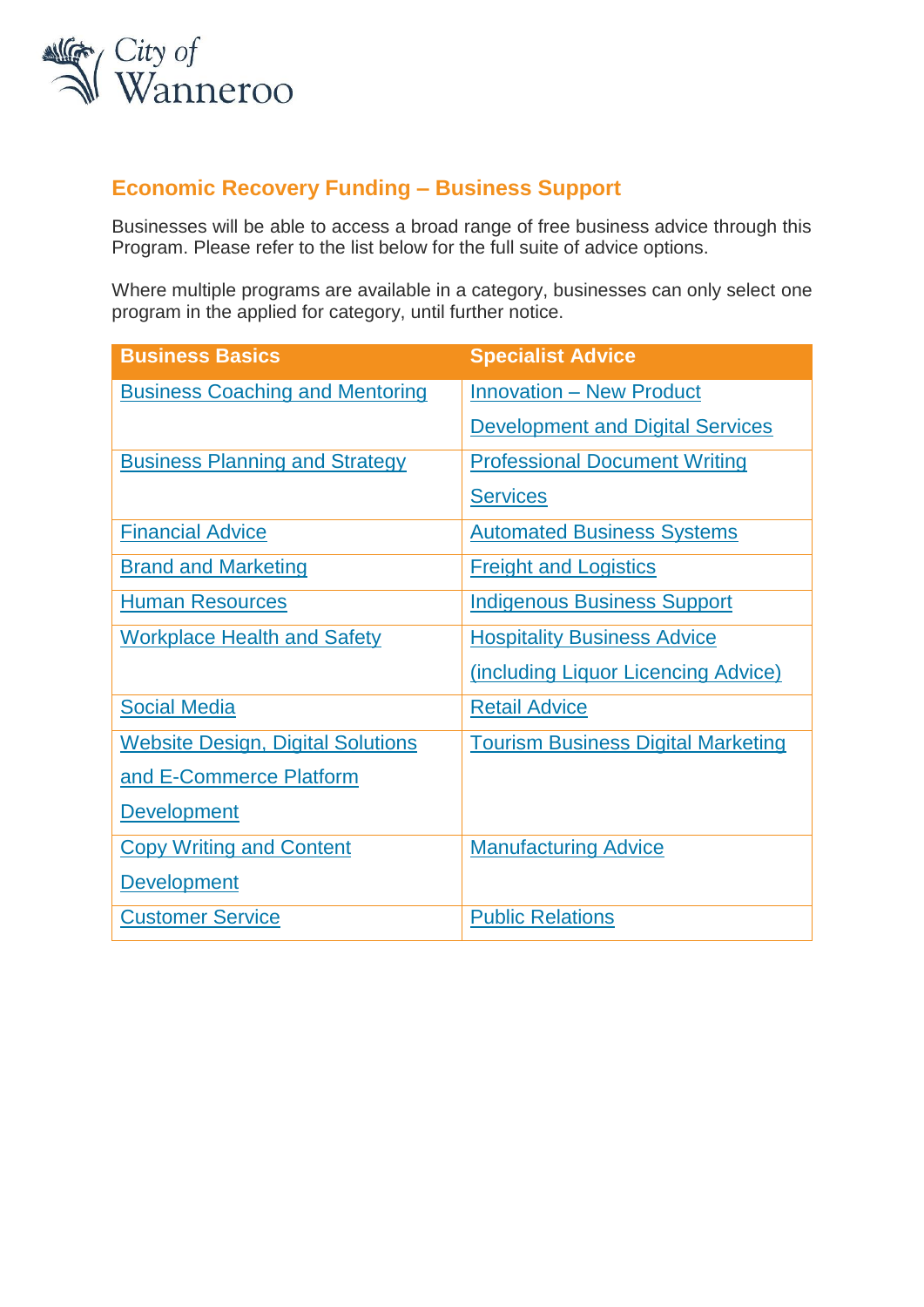# <span id="page-1-0"></span>**Business Coaching and Mentoring**

### Delivered by: [Business Station](https://www.businessstation.com.au/)

Business Station is a non-profit provider of enterprise development services to businesses across Western Australia, Queensland and the Northern Territory. We aim to build growth and capacity in small businesses by providing affordable and easily accessible training and business support. Through a number of programs, we run regular group workshops, interactive webinars and face-to-face consultations.

### Program - Business Coaching and Mentoring

The business will receive 3 hours of business advisory and support services plus an additional 2 hours if required.

The first hour being the initial face-to-face consultation with a matched Business Station business advisory expert.

This consultation will include background review through Business Advisory Platform MAUS, which provides the business with a report, which contains Initial Business Diagnostics, Financial and KPI Reporting, Strategic Planning, Exit & Succession Planning, HR and Policies & Procedures. It will include business advice and support as it pertains to COVID-19 recovery, skill development, business development tools and an agreed business action plan to complete.

This will be followed with another one-hour follow-up mentoring/coaching (remote) with an aim to support the business through guidance, feedback, motivation and further skills development assistance.

The final hour's face-to-face appointment with the Business Adviser will review the action plan, ensure continuous improvement, assess the impact of the coaching and mentoring on the business and provide supported referrals to other business advisory, skill development workshops/training or business assistance.

The business will have access to the business advisor/coach/mentor for a period of 4 weeks.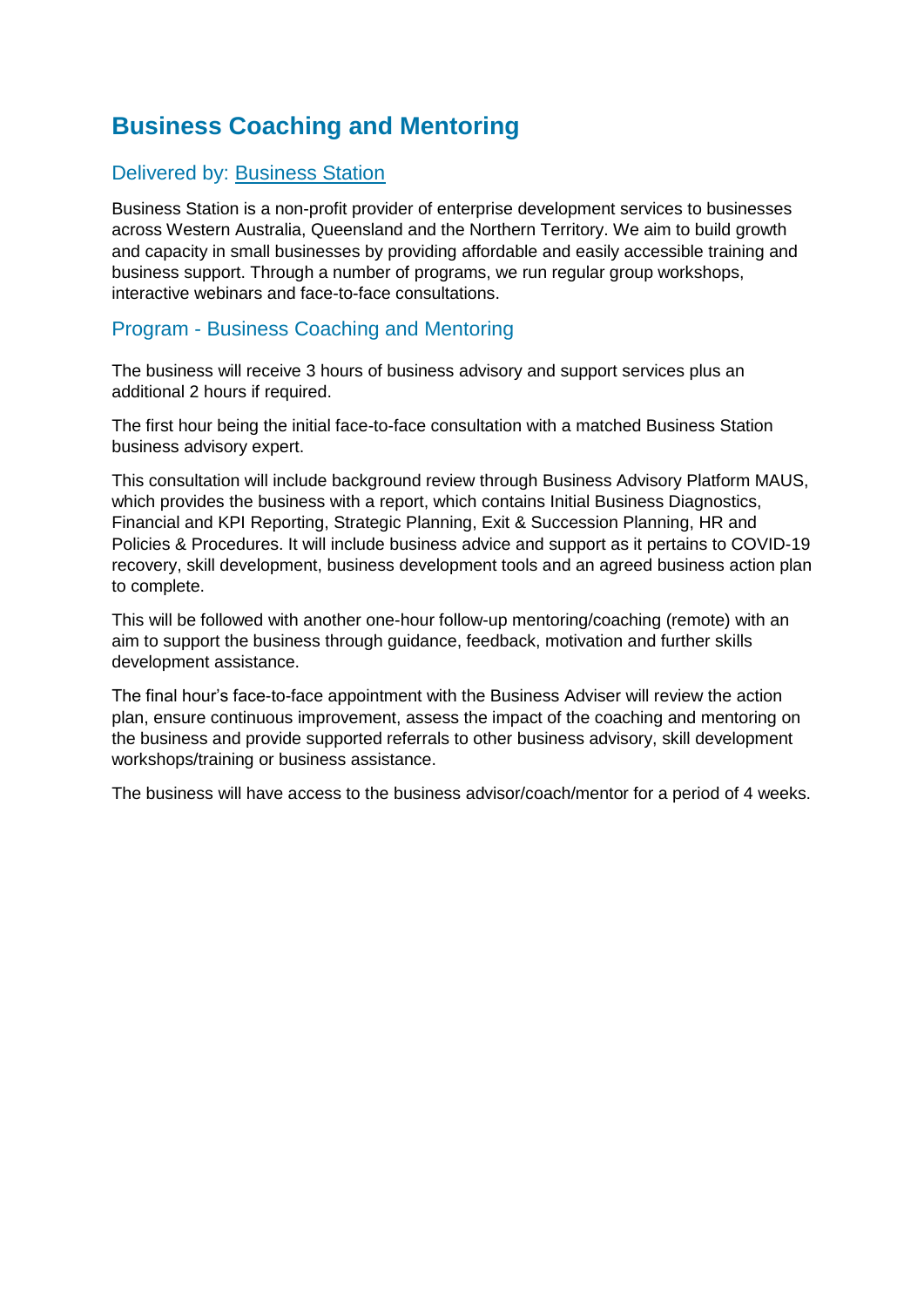# <span id="page-2-0"></span>**Business Planning and Strategy**

## Delivered by: [Pascoe Partners Accounting](https://pascoepartnersaccountants.com.au/)

Pascoe Partners Accountants are a leading accounting and business advisory firm, rich in history and with a dedicated and experienced team that provide the best service and results to our valued clients. While Service forms the underlying base for all that we do, we live our vision through five key values:

- Trust: We respect and protect the integrity of our clients by working ethically and honestly.
- Results: We strive to obtain the best results for our clients.
- Approachable: Our doors are open to clients. We work closely with our clients to become true business partners.
- Dedication: We take pride in our work, always delivering on our promise.
- Expertise: We apply our extensive knowledge to confidently assist our client partners in achieving results.

## Program - Business Planning and Strategy

Strategic business planning give business owners clarity on the key drivers in their business, tools to measure and monitor performance, greater profitability and increased efficiency in the use of resources and assets.

Pascoe Partners will help business owners establish short-term and long-term goals for their business, set strategic plans to be able to achieve these and provide targets and Key Performance Indicators to assess success. We will provide the business owner with the right tools to drive and grow their business and give them the information needed to make the right strategic choices for future success.

How do we get started?

- We listen.
- Initial fact finding meetings to get to know your needs, motivations, desires, skills and mindset to agree overall objectives to create a bespoke plan for your business.
- Prepare a budget to set financial targets and KPIs to track your progress.
- Provide practical advice and brainstorming to help you find solutions to your challenges and map out strategies.
- We will hold each other accountable for this program's success whilst providing you with a positive and supportive environment.
- Our aim is to become your trusted advisor and ensure your great business goes from strength to strength.

Business Planning and Strategy is a highly confidential area for a business. Pascoe Partners Accountants operate under a professional code of ethics with fundamental principles of integrity, objectivity, professional competence and due care, confidentiality and professional behaviour. However, if a business owner requires additional assurance in the form of a confidentiality or nondisclosure agreement, we are happy to do this prior to the commencement of services.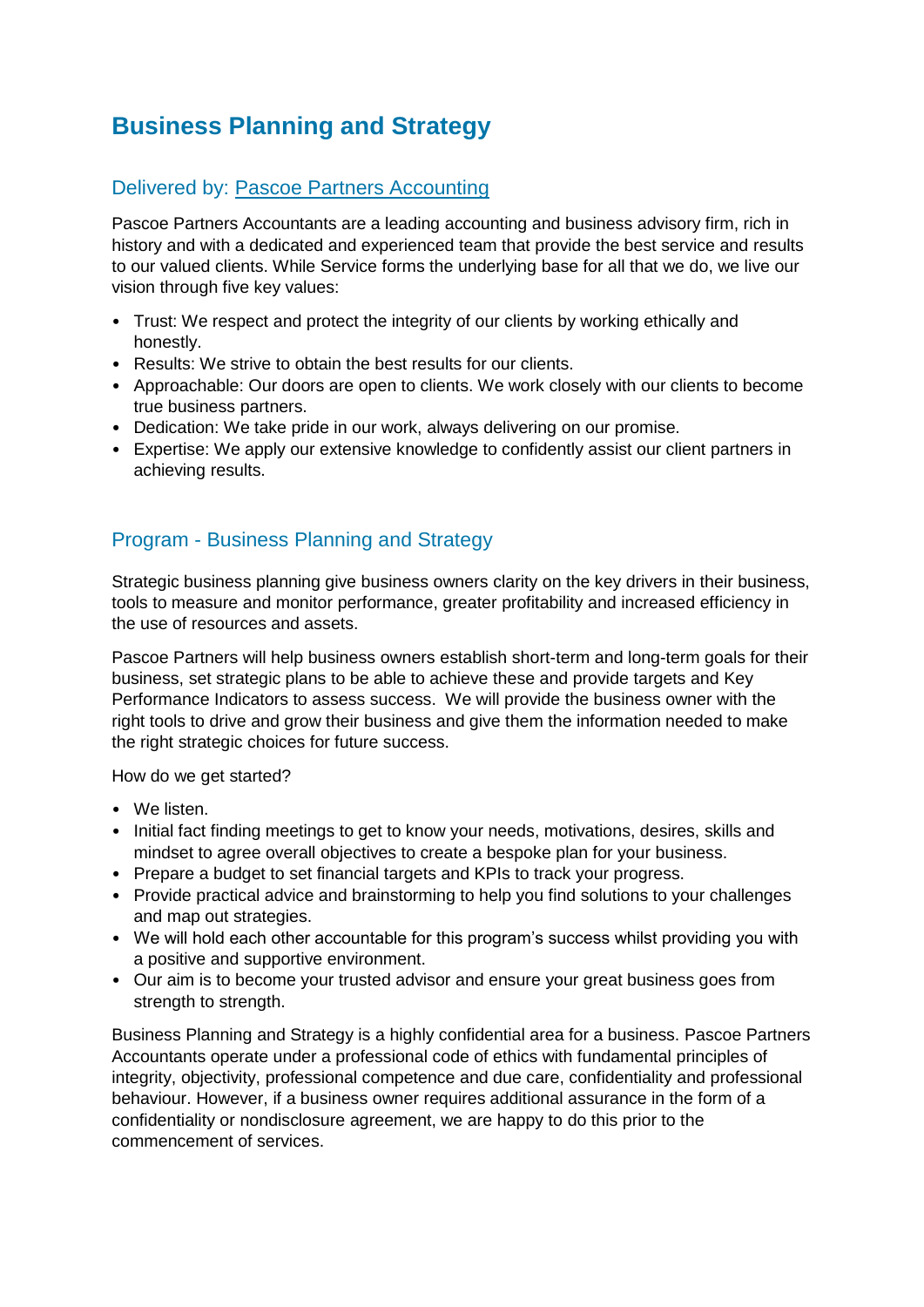# <span id="page-3-0"></span>**Financial Advice**

### Delivered by: [Investwest](http://www.investwestlife.com/)

The Investwest team are passionate about providing holistic advice to business owners as your individual goals and objectives are intrinsically linked to the health and success of your business.

## Program - Financial Advice

Our service will provide you with a clear path forward and may incorporate strategies involving:

- Business structuring and planning
- Long-term tax planning & small business CGT concessions
- Superannuation strategies
- Debt Management
- Cashflow & budgeting strategies and advice.

#### Step 1 – Initial Consultation/Data Collection

You will be contacted by one of the Investwest advice team to arrange an initial meeting (face-to-face or via Zoom). This is where we discuss your current situation and develop your goals for the short, medium and long term from a business and personal perspective.

#### Step 2 – Strategy Formulation & plan

Once we have completed the fact-finding process, we analyse all the information and model the various strategies and options. We are then able to put together a strategic plan, which clearly shows the benefits of the recommendations and steps to implement the advice.

#### Step 3 – Strategic Plan Presentation

We then meet again and take you through the recommendations, answering any questions in plain English and explaining the benefits of implementing the advice.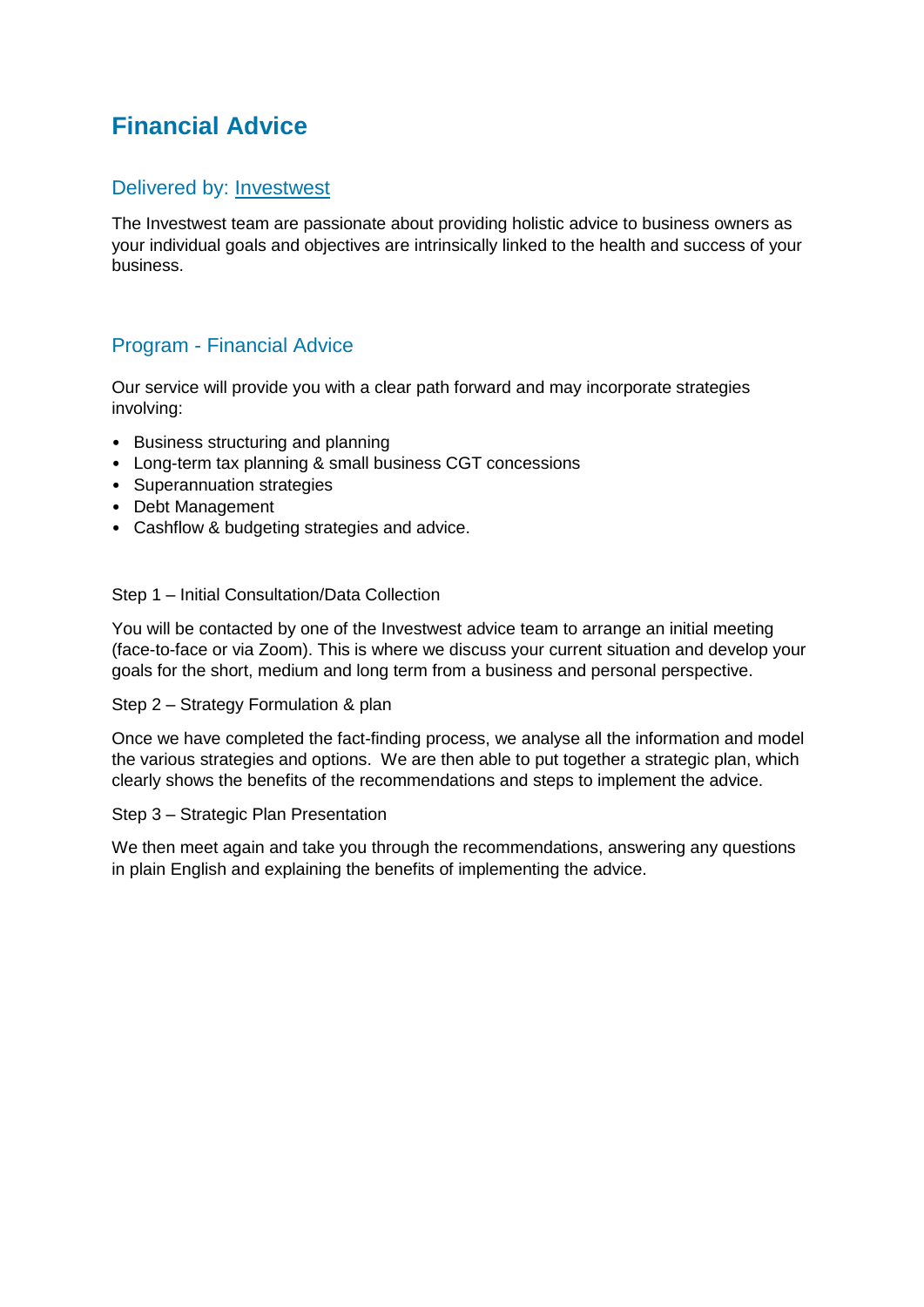# <span id="page-4-0"></span>**Brand and Marketing**

### Delivered by: [Online Social Butterfly](https://onlinesocialbutterfly.com.au/)

Online Social Butterfly is a boutique digital marketing agency. It was established in 2011 to support small businesses with their digital presence. The business has since expanded to offer a range of services that act as a one-stop shop. The primary focus is on digital but with an emphasis on marketing and business planning.

### Programs

### Strategic Marketing

Would you like to have some direction when it comes to marketing in your business? These sessions are designed to help the business create and implement a marketing plan. This will provide the business with clarity and direction with a plan that can be implemented over the following 12 months.

This program will be delivered online via a series of Zoom sessions. Each session will work on and identify actions to be taken as well as skills required.

**Timeframe:** 6 x 1-hour sessions delivered weekly or fortnightly as required

#### **Expected Outcomes:**

- Create a 12-month strategic marketing plan
- Identify actions to take
- Identify skills required
- Have a trusted sounding board for direction and advice

#### Logo and Branding

Does your business need a new logo or does your existing logo need refreshing? Working with our team, you will receive a complete branding package including logo, branding elements and style sheet. This package will allow you to look professional on both digital and real-world aspects such as shop signage.

This process will involve you completing a briefing document that will allow us to create a branding look that resonates with you and your business. We will prepare your logo and you will get the opportunity to provide feedback to ensure you are happy with the final design.

**Timeframe**: 4 weeks to completion of project

#### **Expected Outcomes:**

- Complete brand identity for the business
- Logo and branding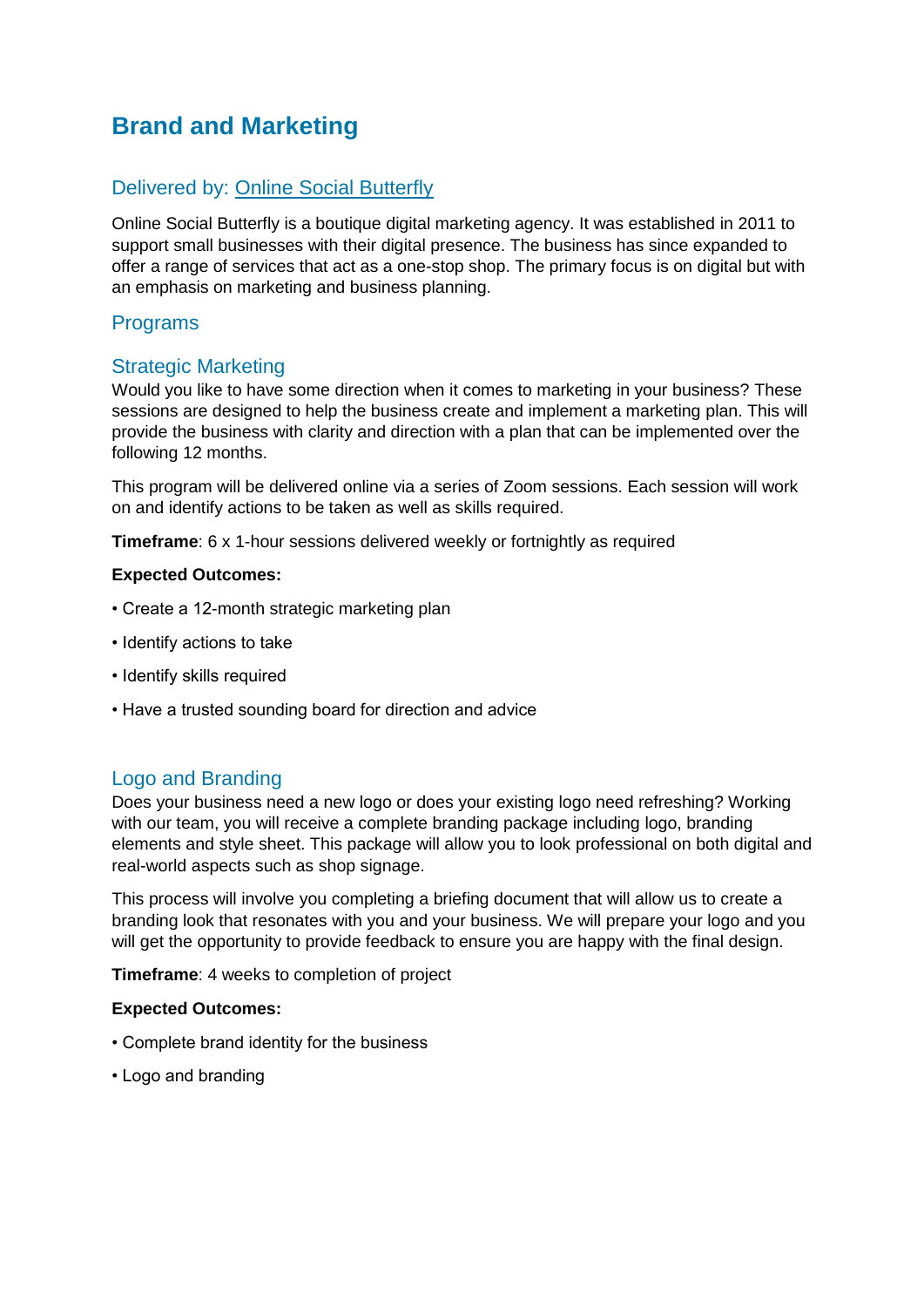## <span id="page-5-0"></span>**Human Resources**

### Delivered by: [Brainbox](https://brain-box.com.au/)

Our success is the success of our clients. We are about transforming the culture of the organisation to implement persistent change and reach above-market growth. At Brainbox, we believe that every law, regulation, policy and business decision must be people-centric to be truly successful.

### Programs

#### Human Resource Audit

This Brainbox audit will encompass all aspects of human resources and people management.

The review covers HR strategy, leave entitlements, recruitment processes, pay and conditions, employee engagement, performance management, training and development, remuneration, terminations, discrimination/bullying, and hr record keeping. As a result of the review, businesses will have an understanding of where their own practices fit against other similar sized businesses in terms of process maturity and will receive specific recommendations to assist them to adopt best (or better) HR practices.

#### Employment Practices Review

Jobkeeper, stand down directions, employees not showing up for work, and managing teams remotely - employing and managing staff in the current environment is fraught with risk and complexity.

Brainbox can quickly and effectively review your business to ensure that employment practices are both compliant and optimised. As part of the engagement, Brainbox will review policies and procedures, employment contracts, and compliance with awards and industrial instruments. The outcome of our activity will be that grant recipient businesses are assured that all employment practices are consistent with both legal obligations and optimised for best practice.

#### Support for Contentious Matters

Contentious HR issues are stressful, and can be both time consuming and expensive to handle.

Brainbox are experienced industrial advocates with a successful track record for enterprise bargaining, Fair Work Commission and Human Rights Commission mediation, and complex workers compensation matters.

Brainbox can assist with a review of any active contentious matters, seeking to either resolve the matter fully or to move the matter forward substantially. The outcome of our activity will be that emerging, current, or long-running contentious workplace matters are actively progressed towards closure for grant recipient businesses.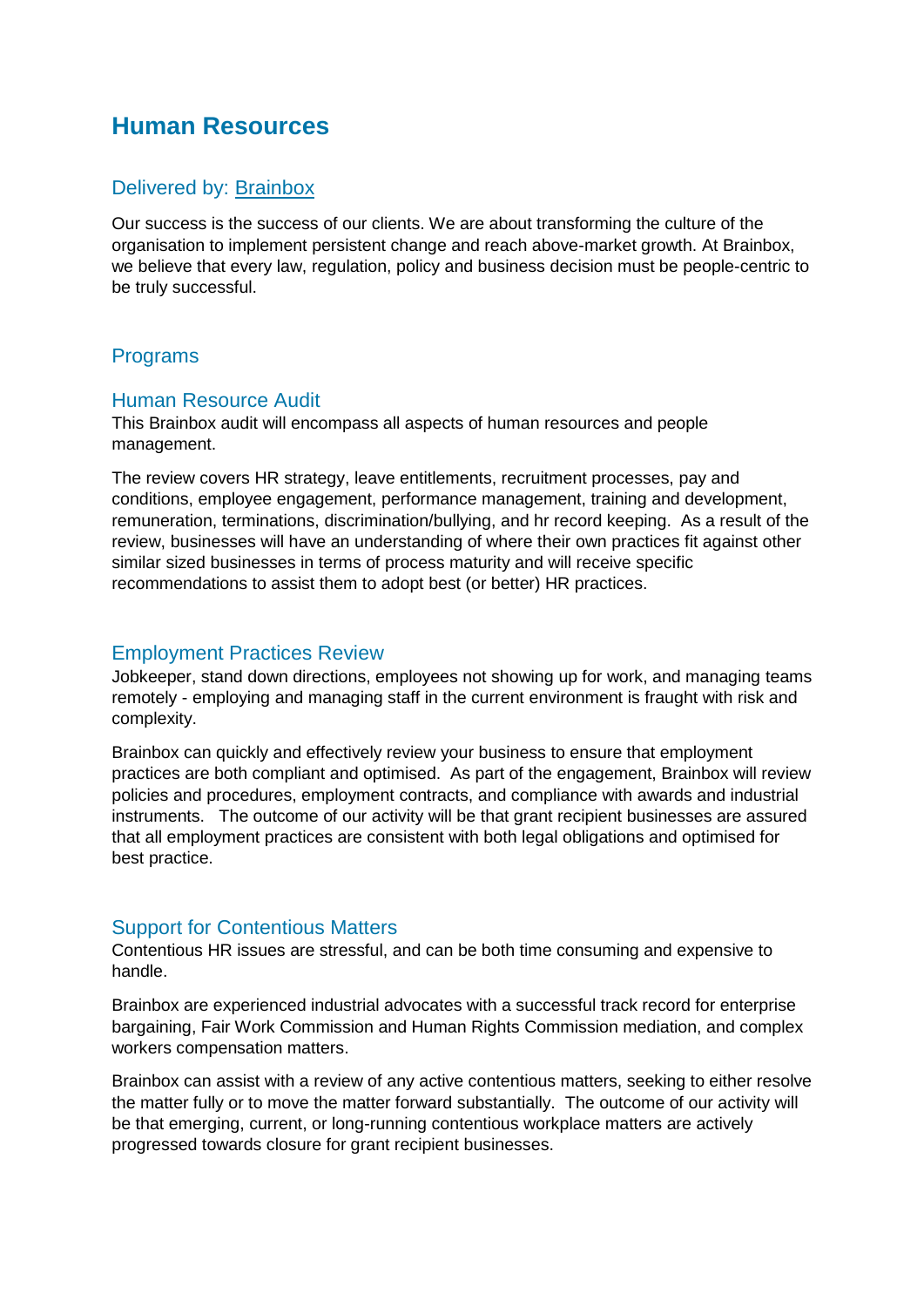# <span id="page-6-0"></span>**Workplace Health and Safety**

## Delivered by: [Brainbox](https://brain-box.com.au/)

Committed to quality and consistency, Brainbox follows a formalised and practical framework for delivering high-quality results to our clients. We care about empowering and enabling our clients to see things differently, and to apply productive change that delivers real and tangible value long after we've gone.

### Program - Workplace Health & Safety Review

With the impending harmonisation of national workplace health and safety legislation, all employers must familiarise themselves with the new WHS framework and obligations.

Brainbox will conduct a full workplace Health and Safety audit using a best-practice audit plan (including COVID-19 specific considerations). This will also encompass workplace health and safety policies and procedures, ensuring an understanding of impending national harmonisation of workplace health and safety legislation, and developing linkages between your business risk matrix and current policies, procedures and practices.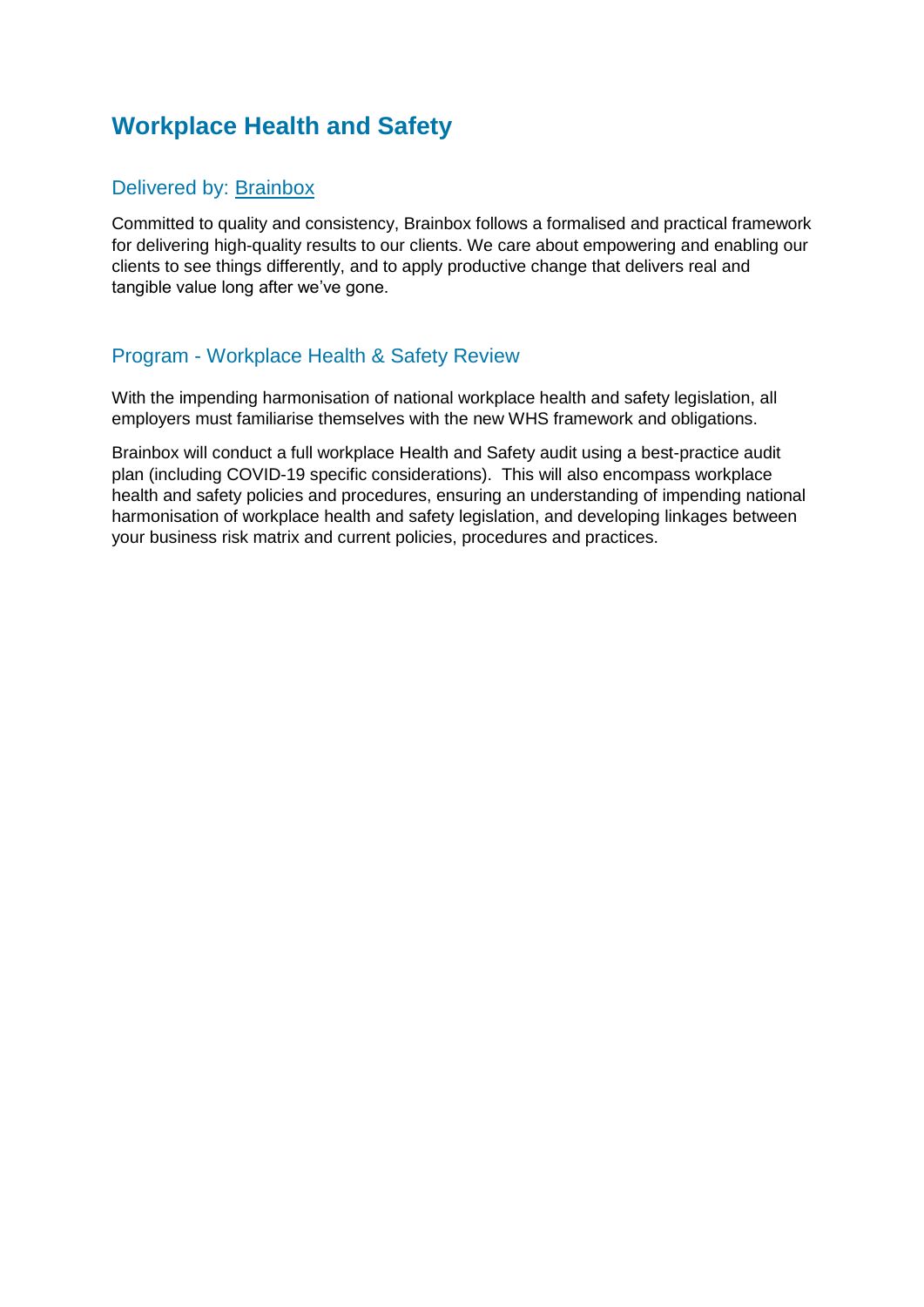## <span id="page-7-0"></span>**Social Media**

### Delivered by: [Online Social Butterfly](https://onlinesocialbutterfly.com.au/)

### Programs

### Social Media Management

Like most marketing channels, social media platforms require strategy, expertise and creativity if any real value is to be gained. Our social media management package will oversee the creation of your content and then manage the flow of that content out to your social channels.

An expert social media strategist will work with you to advise you on what kind of content to provide them with in order for them to customise and schedule 2-3 posts a week across up to 3 different platforms.

They will work with you to create a 3-month content calendar and help your business establish a consistent online presence to build trust while connecting with your ideal customers.

This will free up your time and allow you to focus on doing what you do best – running your business while we take care of your social media marketing presence.

#### **Deliverables**

- 2-3 social media posts per week
- Customised for the business
- Scheduled across 3 social media platforms

#### **Expected Outcomes**

- Tailored social media posts going out consistently
- Representing the business and brand

### Social Media Coaching

If you are feeling stressed and overwhelmed when it comes to social media, let us help you grow your skills and knowledge so that you can confidently manage your social media accounts.

This program will be run via individual Zoom sessions and will be customised to meet the needs of your business and your team.

During each session, we can look at individual platforms, your profile or account setup, creating and scheduling content and any other areas you would like to upskill in.

#### **Deliverables**

- Weekly/fortnightly Zoom sessions
- Session notes + action plan

#### **Expected Outcomes**

- Review of all social media accounts
- Plan content strategy
- Creation of posts
- Understanding of scheduling tools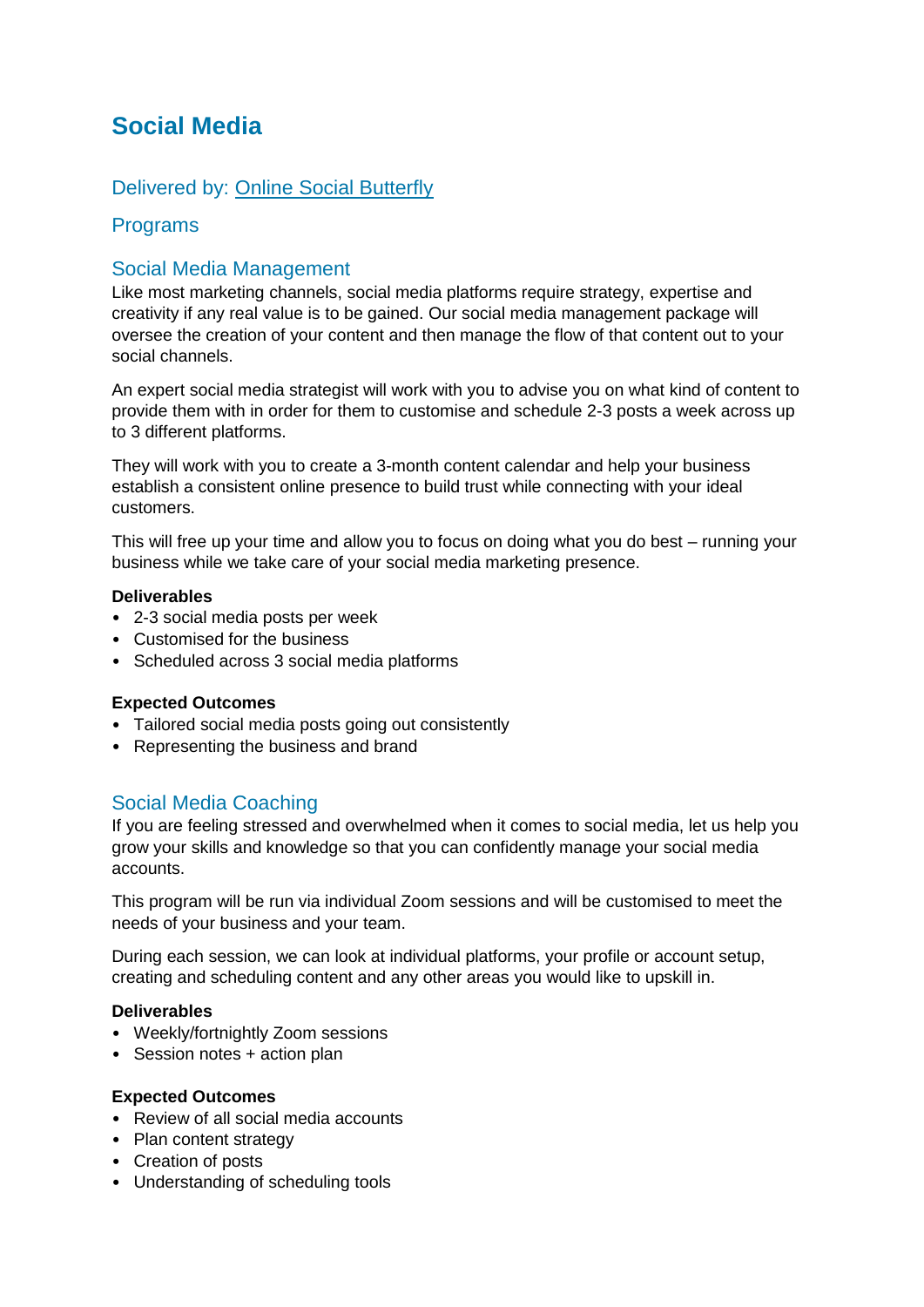## <span id="page-8-0"></span>**Website Design, Digital Solutions and E-Commerce Platform Development**

Delivered by: [Online Social Butterfly](https://onlinesocialbutterfly.com.au/)

### Programs

### New or Refresh Website

Do you need a website or does your existing website need an overhaul? Working with our team, we will build you a website in WordPress. This will comprise of 4-6 pages of content. We will provide you with an outline document to help you put your content together.

Our process will ensure that you end up with a website that you are both proud to show off and will ensure your potential customers understand your business.

#### Website Audit

Do you dread looking at your website and just have no idea what to do with it? Let us help you conduct a complete audit of your website.

Working with our team online, you will be taken through your website and given the session notes that provide you with a clear outline of areas on your website that need improving as well as new opportunities that might be missing.

This will give you a clear understanding of how to move forward with your website.

### Online Course Set up and Implementation

Are you tired of having your online course at the bottom of your to-do list and just want to hurry up and get it out to the world? Then this service is for you! Our team can assist with systems including Simplero, Teachable, Thinkific and Kajabi as well as a range of email marketing software.

This set up service will ensure you walk away with all the basics in place to get your online course up and running. You will receive an overview of your online course plan outline, then have your entire online course built, connect your payment gateway and integrate your email marketing system.

All of this tech set-up being done for you will save hours and hours of your time and endless pain in having to learn it all - AND it would normally cost you THOUSANDS through a marketing person on it's own!

By the end of the service, you will be excited and exhilarated to finally have completed your online course setup, with your online course all ready to go live to paying students!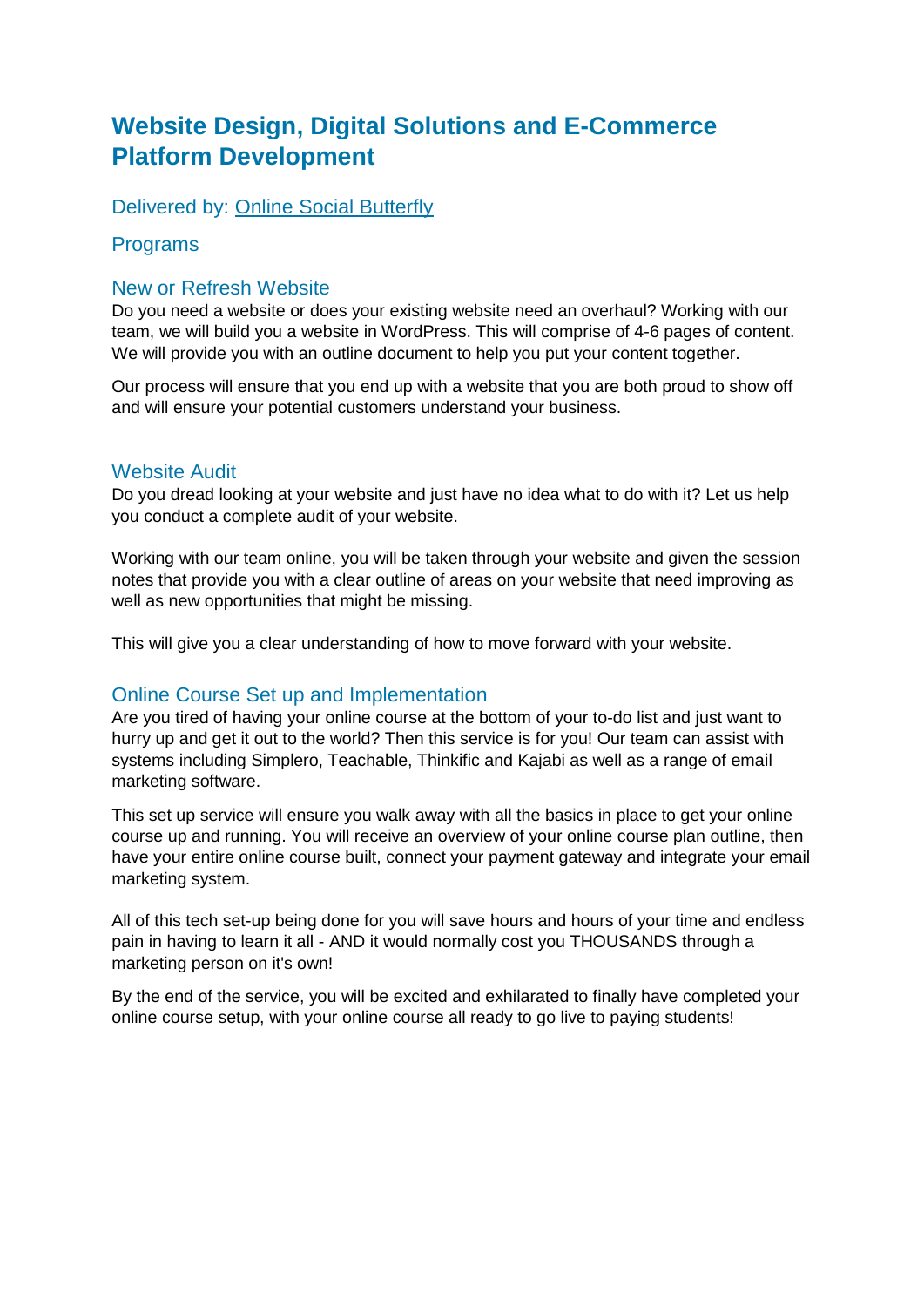## Google My Business Set-Up and Optimisation

The program is an opportunity to get your Local SEO presence sorted. Get your Google My Business account full optimised to maximise the chances of your business getting found online in the Google Maps pack when someone searches for a business like yours in the local area.

You will be required to fill out a small questionnaire online to ensure we have all relevant information for this project, and we would need access to your Google My Business account to complete the work.

- Communication throughout the project would primarily be via email.
- All content written would be signed off by the client.
- Summary of work completed would be provided to the client on completion of the work including a guide to adding Google Posts.

You will then receive:

- Full optimisation of Google My Business to maximise the chances of the business appearing on the front page of Google for local searches.
- Initial keyword research to determine keywords to target for Local SEO
- Writing/updating the business description with relevant keywords for Local SEO
- Adding service and/or product information where possible (depends on the business category as to which option is available and only up to 20 products).
- Updating other relevant business information as required
- Adding photos to the listing where relevant.
- Writing 8 Google Posts with a view to the client continuing this process moving forward. Submission of the business to up to 20 local websites (although we cannot guarantee that these will all be successful, but most are).

With your Google My Business all set up, your business is more likely to appear in the Google Maps pack when someone searches locally for a business like yours.

### Google Ads set-up

Using Google Ads, you can appear at the top of the Google search results page when someone searchers for keywords that are highly relevant to your business. Get your Google Ads account professionally set-up to start generating business to your website using the right keywords.

This is a done for you service setting up Google Ads in either the clients current Google Ads account or a new account (your preference).

- Keyword research
- A professionally set-up search-based Google Ads campaign
- 1 search-based campaign with a maximum of 10 ad groups
- 1 display-based campaign (we normally recommend remarketing)
- Writing ads and ad extensions
- Conversion tracking set-up where possible including Google Analytics set-up if required.
- This set-up option does not include Google Shopping.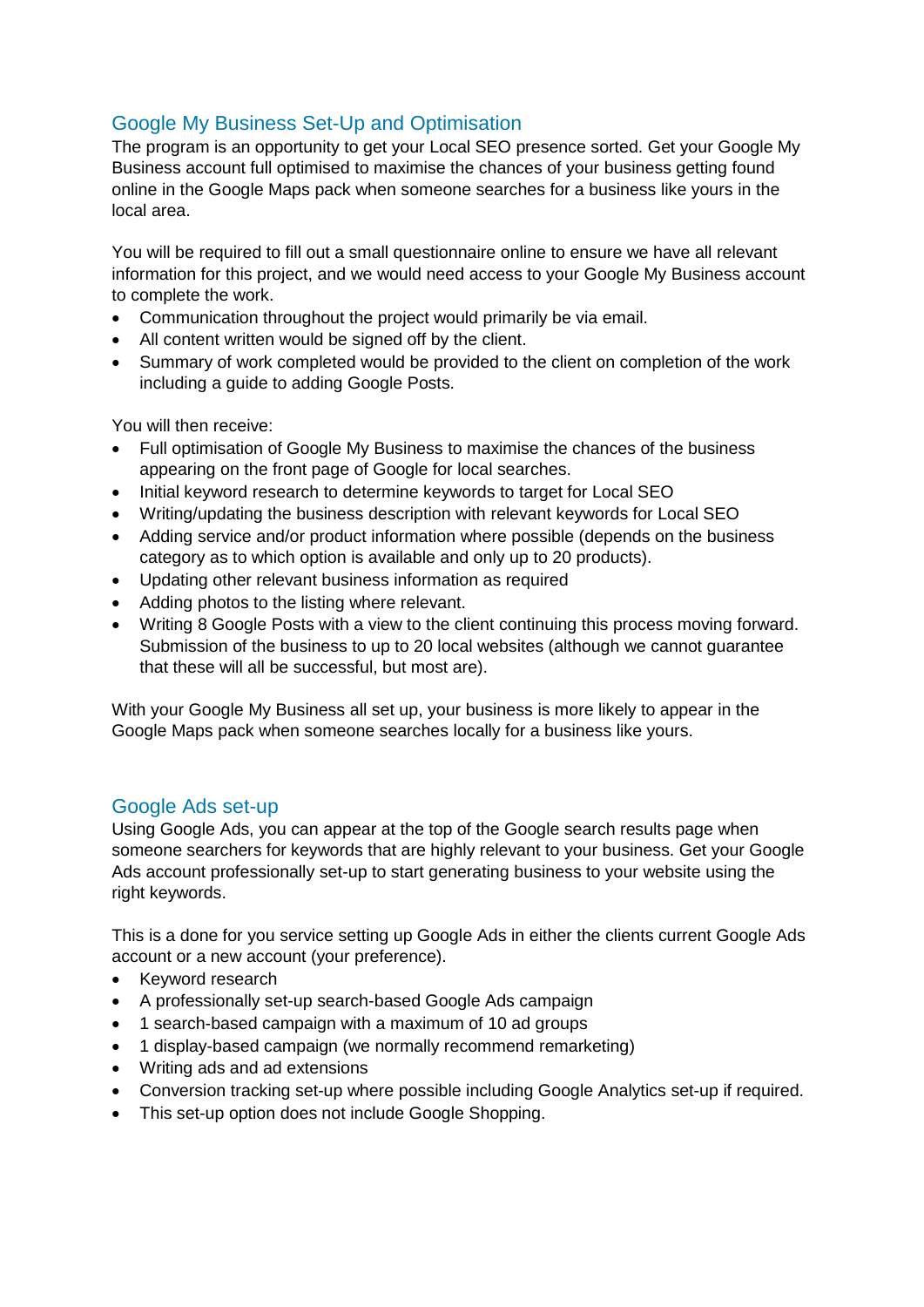## E-Commerce Planning and Creation

The e-commerce market is booming like never before due to the global impact of COVID-19. Now more than ever it is important to achieve a seamless and enjoyable shopping experience for your customer via your online store. But where do you start? What platform should you be using? How do you successfully migrate over to a new e-commerce platform?

Whether you're just starting out on your e-commerce set up journey or you need to upgrade your business' current online shopping experience, we can help.

Working collaboratively with our team, the business will be guided through the choice and set up of an e-commerce platform. Our team can work across the following e-commerce systems: WooCommerce (WordPress), Shopify, Wix and Weebly as well as content platforms such as Simplero or Kajabi.

We have extensive experience working with the world's leading e-commerce platforms and is here to get you set up for success!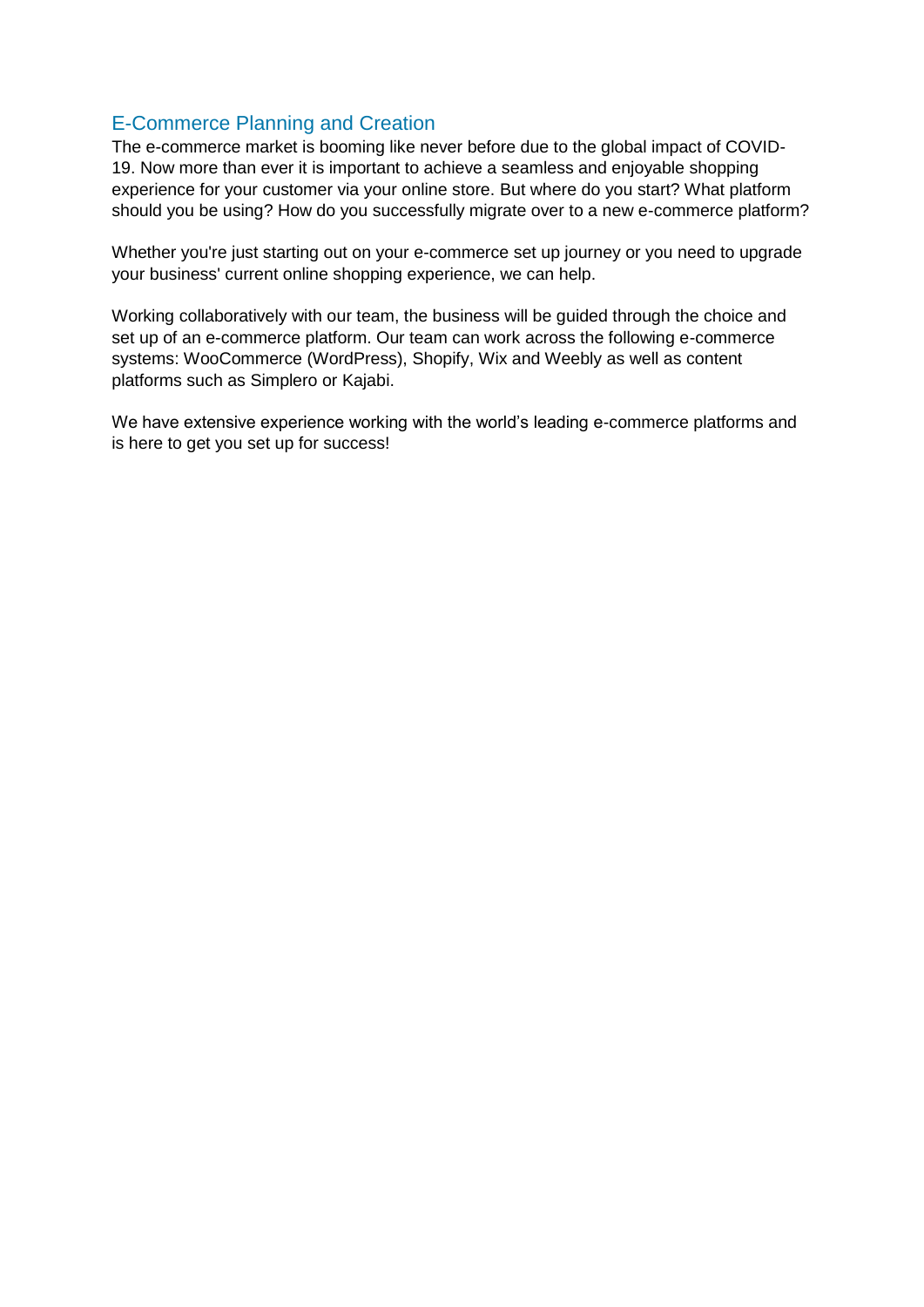# <span id="page-11-0"></span>**Copy Writing and Content Development**

## Delivered by: [Profile Media](https://www.profilemedia.com.au/)

Perth-based publicity company Profile Media generates media exposure for clients from a wide variety of industries. It's our belief that most businesses have something newsworthy to share – they just don't know how to uncover the stories that already exist within the business.

Owned and operated by journalists who understand the workings of media newsrooms inside out, Profile Media's focus is to deliver results without the PR-firm hype.

Our clients regularly appear is community newspapers, capital city TV news, radio programs and newspapers, as well as national media programs and digital news sites, and industry specific niche media outlets.

### Programs

### Web Site Copy Writing

Does your web site feel old, outdated and boring? You might have the best product or service on the market but unless you can easily and quickly communicate your message to your target audience, you will be losing sales. If your web copy needs a revamp or a complete rewrite, our team of journalists can create words that are engaging, interesting and grammatically correct.

Our words will help you connect with your potential customers instantly. With copy that is optimised for search engines, and presented in an interesting and unique manner, your web site could draw new leads and convert interest.

Profile Media will:

- Conduct a full review and copy edit of your website (8-10 hours)
- Conduct a review session on Zoom with you to finalise the copy (1-2 hours)

### Blog Writing

Blogging is an inexpensive way for you to drive traffic to your web site, while also giving useful information to your customers. Blogs can Educate, Inform, Show the 'real you', Demonstrate your values or Create a strong connection with the audience.

Surveys show that companies that use blogging acquire customers directly through their blogging efforts. Most say blogging is critical to their business. But what do you blog about? The team of journalists at Profile Media can come up with great ideas and writing four blogs for you to load to your web site. You can then link to them through your social media, providing valuable content across other platforms.

We understand what makes interesting, unique and compelling reading for your audience.

Profile Media will:

- Undertake a creative session on zoom to come up with content ideas
- Create a 6-month blog content plan
- Write 4 blog posts for you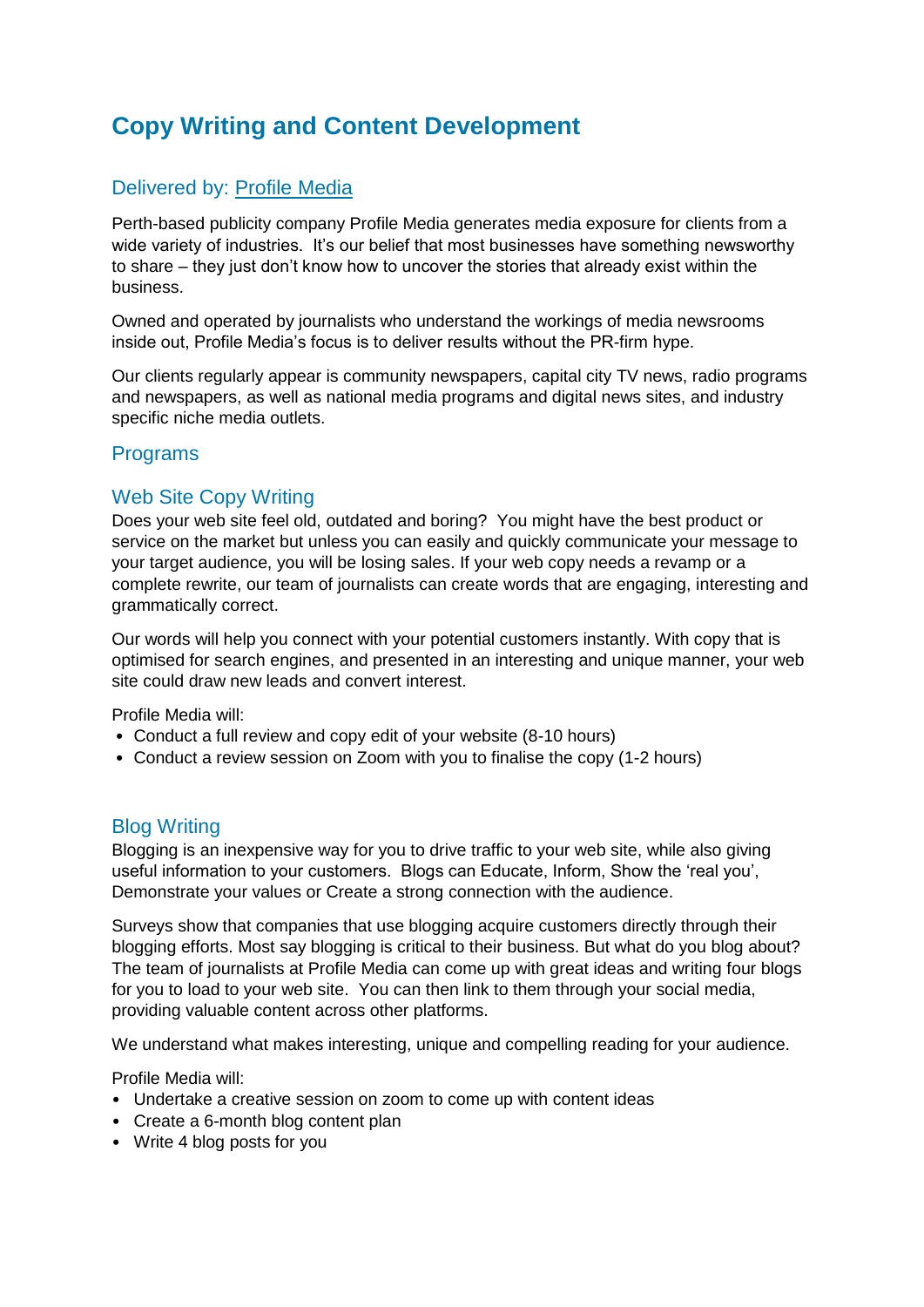# <span id="page-12-0"></span>**Customer Service**

### Delivered by: [Marketintel](http://marketintel.com.au/)

A business' customers, particularly loyal customers, are the linchpin to business growth and success. Building customer loyalty is essential for growth and creating resilience in weathering tough economic downturns. On average, it costs 8 times more to acquire a new customer than retain an existing customer. Furthermore, a 5% increase in customer retention can increase profit by 25% to 95%.

Ready to unlock unparalleled strategic customer insights to ignite your business' performance?

### Program - Customer Service – Insights 2 Ignite

Marketintel's *Insights 2 Ignite* program is a 6-month proprietary customer research program developed for small and medium sized businesses. The aim of the program is to provide businesses with strategic customer insights so they can grow and prosper. The program helps businesses like yours build customer loyalty, foster referrals and increase profitability.

Some of the key benefits of the *Insights 2 Ignite* program include:

- Builds customer loyalty and satisfaction
- Fosters customer referrals and recommendations
- Empowers knowledge of loyalty and growth drivers for strategic advantage
- Facilitates repeat business and increases customer lifetime value
- Reduces customer churn and enables problem recovery
- Accelerates business growth and resilience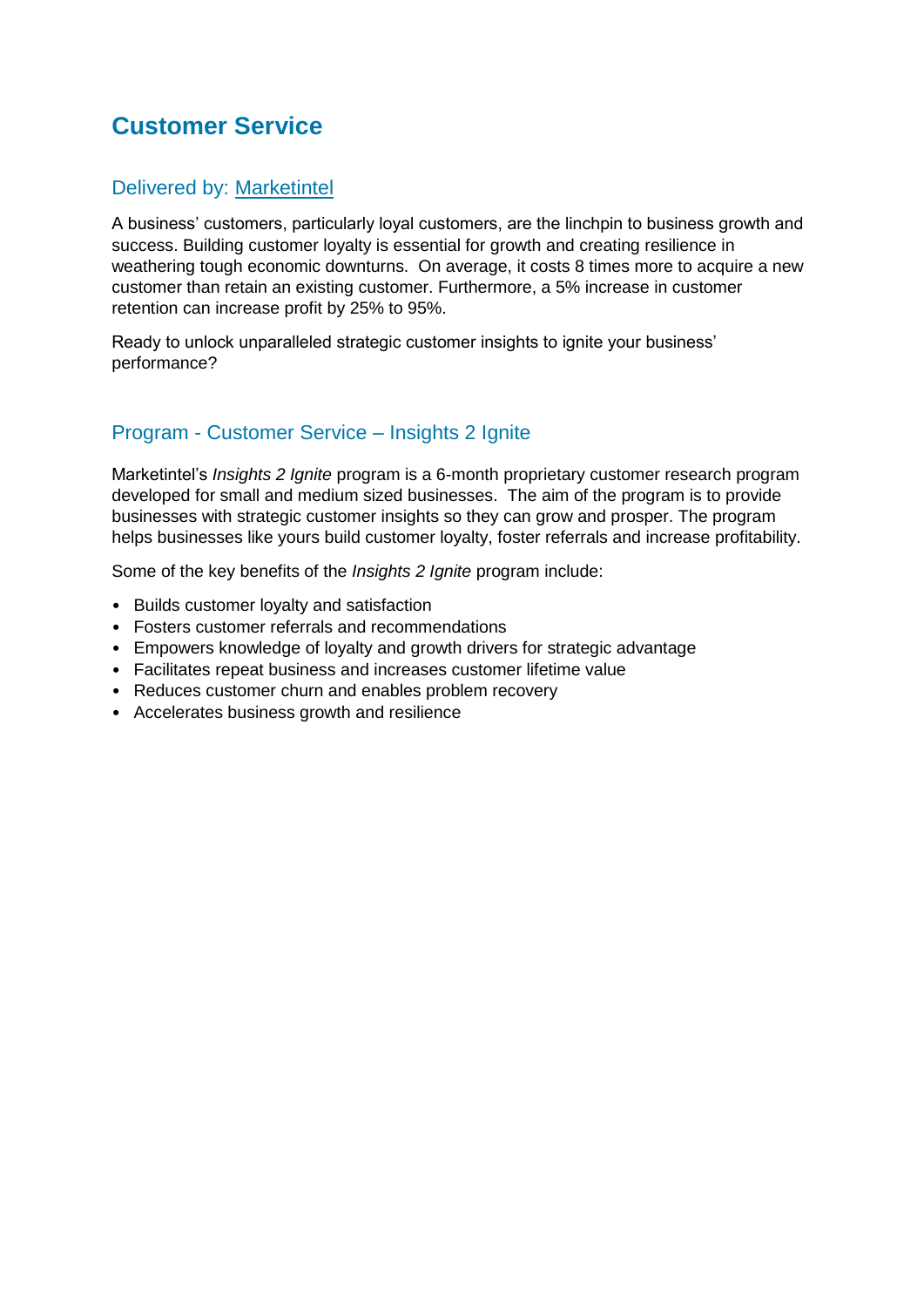# <span id="page-13-0"></span>**Innovation – New Product Development and Digital Services**

### Delivered by: **Ignitzee**

Ignitzee helps businesses rapidly adapt to the digital world. We guide businesses to increase revenue with the right technology and ways of working for the low-touch economy. We translate the big picture into action - our team are experienced industry experts spanning strategy, innovation, financial services, marketing and technology.

We support businesses at all stages of their journey – whether it be to rapidly invent new products and services, launch to market, digitalise services or solve a specific customer experience challenge. Our approach means that business owners stay hands-on - we use a mix of workshops, workbooks and coaching so that businesses action change now.

### *Programs for Product Based Businesses:*

#### New Opportunity Roadmap

For businesses that have too many ideas – or none – pick the best opportunity to monetise in the low-touch economy and make it happen.

We work with you to build a roadmap for how you will develop the idea with resources you have using agile approaches.

#### Product Launch Action Plan

For businesses who already have a clear idea and need a clear, detailed plan for how they'll make it happen.

We validate your "minimum lovable product" and show how to build revenue quickly with the people and funding that you already have.

#### *Programs for Service Based Businesses - Digital Transformation:*

#### Digital Transformation Roadmap

For businesses who want to use technology to retain and grow clients or save money.

We help you find the best no-code and low-code technology solution(s) for your business and show you how to implement them. Best suited for service-based businesses.

#### Digital Service Design Sprint

For businesses looking to solve their most pressing customer experience challenge using 'growth hacking' to make more money from your existing customers.

We guide you to identify solve a specific marketing, customer service or system challenge within a set timeframe with a mix of technology, data and marketing thinking. Best suited for service-based businesses.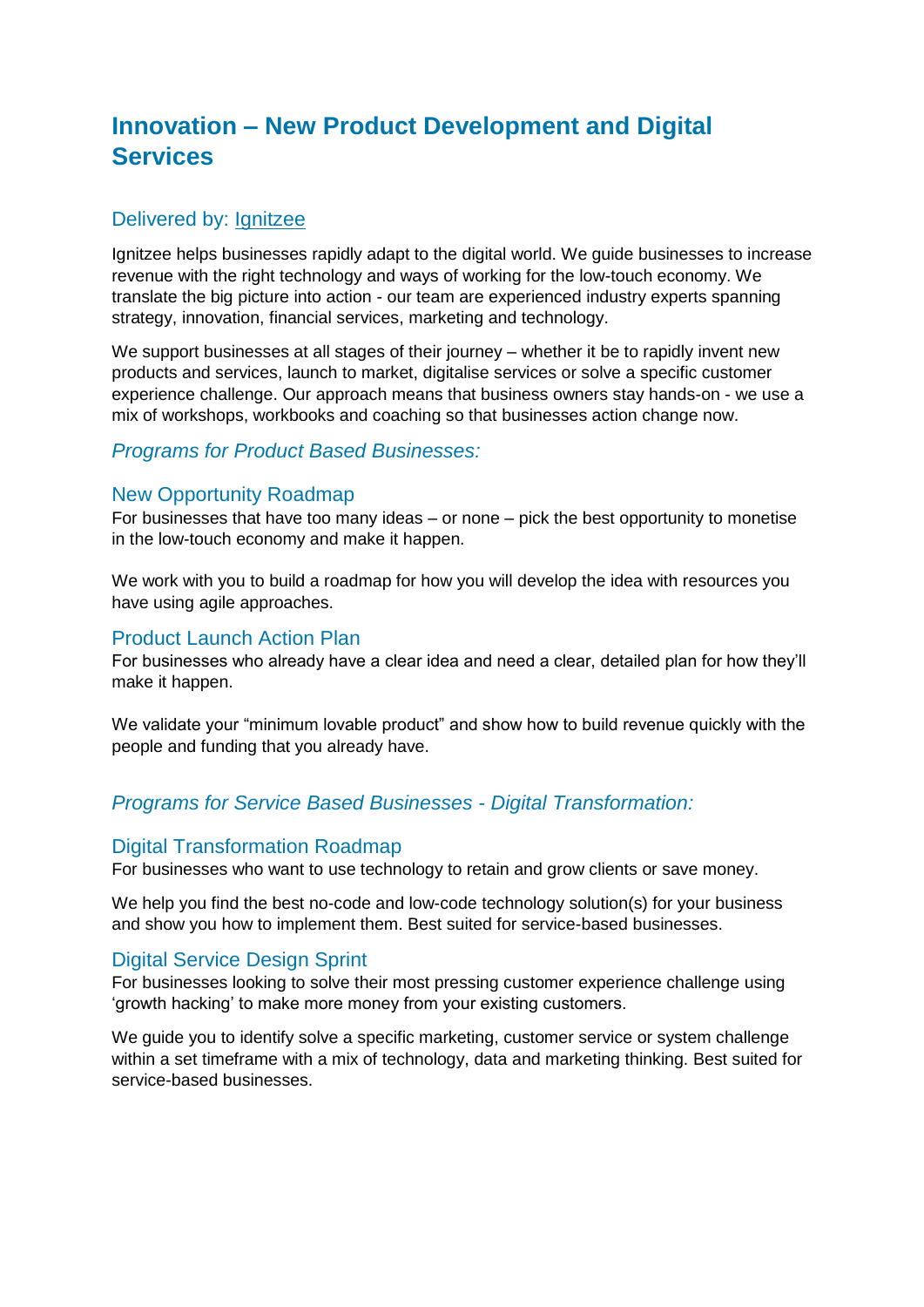# <span id="page-14-0"></span>**Professional Document Writing Services**

## Delivered by: [Tick That Box](http://www.tickthatbox.com.au/)

Tick That Box offers a boutique mobile personal assistant service and is owned and run by Sarah Nickson. Sarah is a career professional with comprehensive administration and project expertise. She has over 30 years of experience in providing administration, project, management and customer support to government organisations, not for profits and commercial businesses.

### Program - Professional Document Writing Services

Tick That Box can provide businesses with a range of professional writing services including policies and processes, job descriptions and adverts, presentations, training guides and reports.

This 15-hour package completed over two days includes a meet and greet with business owner or representative, completed discovery document, draft outline of requirements and completion of works.

Professional Writing Services can include the following:

- Reports
- Policies and Procedures
- Job Descriptions
- Job Adverts
- Business Plans
- Terms of Reference
- Results of Research
- Interviewing staff for business related subjects and reporting results via report or presentation.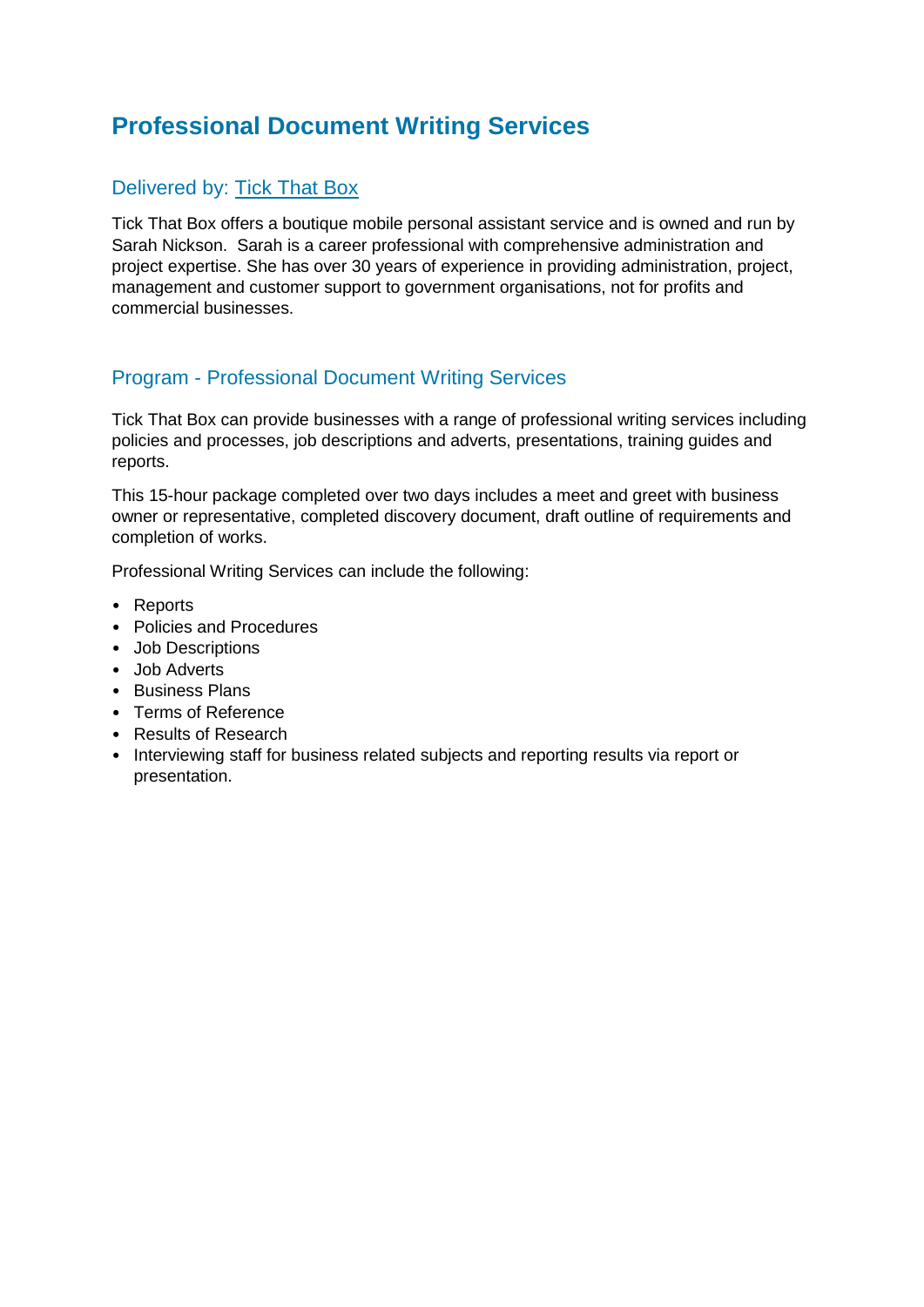# <span id="page-15-0"></span>**Public Relations**

### Delivered by: [Profile Media](https://www.profilemedia.com.au/)

Perth-based publicity company Profile Media generates media exposure for clients from a wide variety of industries. It's our belief that most businesses have something newsworthy to share – they just don't know how to uncover the stories that already exist within the business.

### Programs

### Press Release and Media Contacts

Do you have a great product or service but don't know how to get in front of your target audience without paying thousands of dollars for marketing?

Have you seen your competition in mainstream media and know that could have been you?

Rise above your competition, get instant credibility and be heard above the marketing noise by being featured in the media – on TV, digital news sites, radio, newspapers, magazines and blogs.

Profile Media's team of journalists can help fast-track your media success by writing a press release for you and providing a list of media contacts suitable to your business.

This package includes:

- A creative session on zoom to develop a story idea about you and your business for the media
- Writing a press release for you to send to the media
- Creation of a media contact database of journalists to send you press release to

### DIY Free Publicity in the Media

The secret to increasing the profile of your business quickly is free media publicity.

Marketing experts say there is no better way to ramp up traffic to your website, demonstrate your credibility and cut through marketing clutter than being featured in the media.

Imagine your expertise being featured on TV, digital news sites, radio program, newspapers, and blogs.

Profile Media's team of journalists understand the media inside and out. We have put together a comprehensive workbook with all of our insider tips and knowledge to help you get great media exposure.

This package includes:

- A comprehensive PR workbook (electronic) on how to get free publicity in the media which includes press release templates, examples and scripts of what to say when you speak to a journalist
- Two press release edits you use the template to create a press release and we will then edit it and return to you within 48 business hours
- Creation of a media contact database of journalists we think could be interested in your story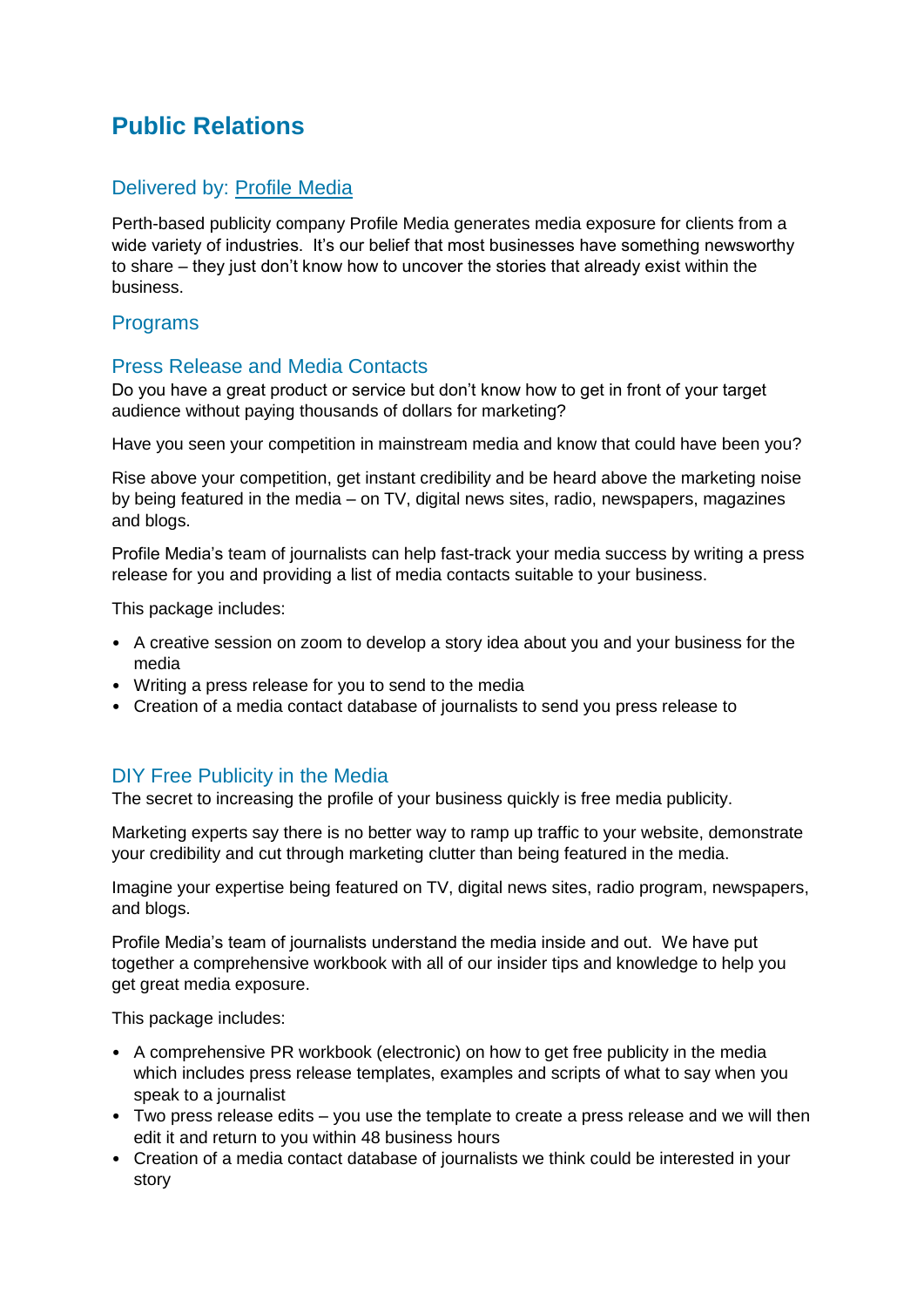# <span id="page-16-0"></span>**Automated Business Systems**

## Delivered by: [Well Connected](https://wellconnected.net.au/)

Well Connected Business Systems was born in 2007 by Chris Anderson once his restraint of trade was finished. At that point Chris had over 25 years' experience in the Office Equipment Business having started selling photocopiers in Edinburgh in 1978 and after running a very successful copier supply business had sold to his business partner in 2004.

Initially we used the manufacturers service division for on-site technical visits but it became clear that we needed our own IT back up and service division, subsequently in 2012 we purchased Stirling Business Machines to provide this.

In 2017 we became a full-service Authorised Konica Minolta Dealer and moved to bigger premises in Balcatta. This move prompted our move into clever software solutions to automate business processes and create "paperless" digital workflows.

We now have dedicated personnel on board to customise these solutions to the customers' needs and as represented by our "Business Gains" document we are able to automate repetitive office tasks which save time & money but also remove boring jobs from employees.

Well Connected Business Systems can turn your humble copier into a much more productive office employee and we invite customers who wish to make their office more efficient to engage with us.

### Programs

- Automated Scanning Systems
- Automated Invoice and Remittance Processing
- Digital Workflow Solutions

The above programs will typically be delivered as follows:

- Step 1: Solutions consultant will meet with business to assess needs
- Step 2: Solutions consultant will facilitate a meeting with technical staff to get a better understanding of the infrastructure and the business needs
- Step 3: A scope of work is created to form the parameters of the proposed systems
- Step 4: Optional Proof of Concept created
- <span id="page-16-1"></span>Step 5: System created, refined and demonstrated to business. Once approved, system is delivered with training and further assistance provided as required.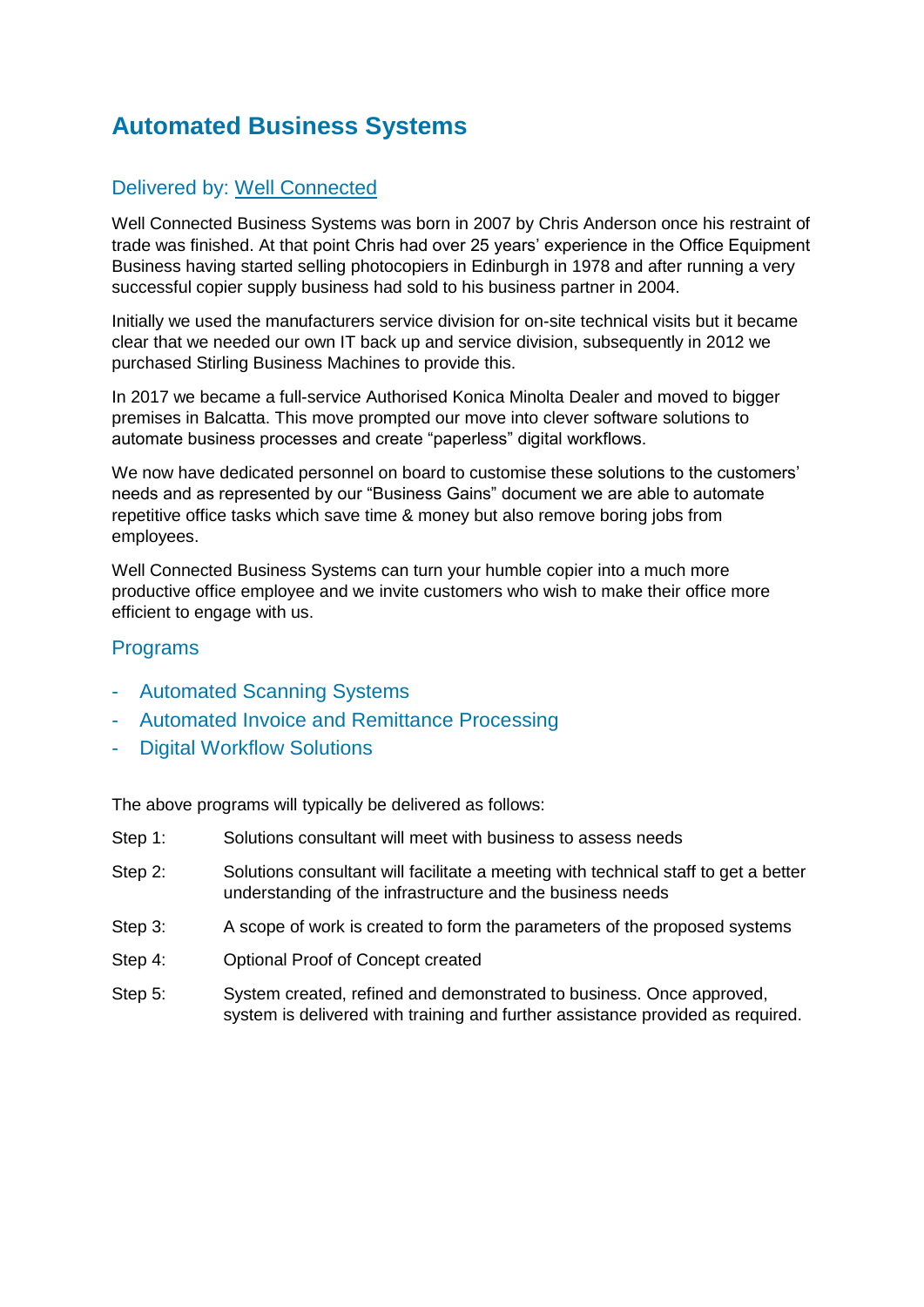# **Freight and Logistics**

## Delivered by: [InXpress](file:///C:/Users/cow4336/Desktop/InXpress%20Web)

Bhavin Shah of InXpress is a freight consultant with experience in helping businesses throughout Australia in becoming more process and cost efficient in importing / exporting and transporting goods Australia wide. His passion comes from seeing businesses truly succeed in terms of growth and profitability. Bhavin has achieved awards in this industry including Rookie of the Year Award and the prestigious Top Gun Award.

Having won several Innovation awards and being nominated for West Australia's 40 Under 40 Business News Award, he uses his creativity, innovative spirit, and business acumen to help businesses achieve their objectives. He goes further in linking his broader professional and trusted network to businesses that have gaps, challenges or need improvements in their businesses.

## Program - Freight solutions and advice

Freight solutions and advice for the following:

- International Imports / Export via Air Express, Air Cargo and Sea Freight
- Australia wide Air and Road transportation
- Free Trade Agreements
- Growing Australian E-Commerce Businesses Internationally
- 3PL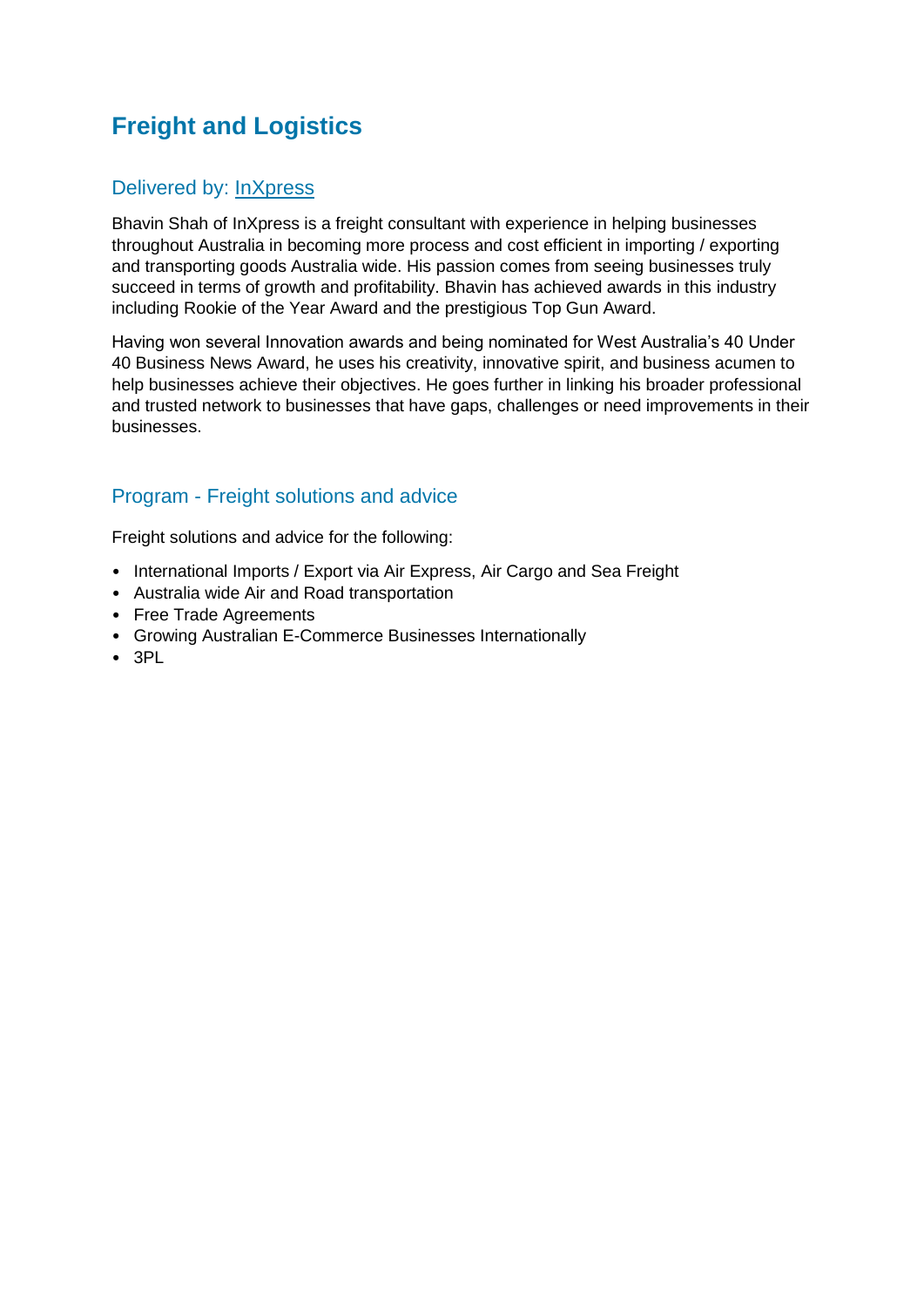# <span id="page-18-0"></span>**Indigenous Business Support**

### Delivered by: [Noongar Chamber of Commerce and Industry](file:///C:/Users/cow4336/Desktop/ncci.com.au)

The purpose, and nature of our Chamber, is to promote the capacity and capabilities of our people. To service the contracting opportunities, we see coming out of government and the business sector on a regular basis. To promote our shared vision for self-reliance and economic prosperity for Indigenous Australians and their communities.

### Program - Boya Business Solutions Program

The Boya Business Solutions Program is a Business Health Check which will identify areas that a business needs more support in. It is a hands on, face to face approach that results in a bite sized action based solutions to help business reach their desired goals. The Boya Business Solutions Program has access to a network of Expert Advisers that are Industry specific.

The Noongar Chamber of Commerce and Industry (NCCI) is the only Aboriginal Chamber of Commerce and Industry, in Australia, that is underpinned by *cultural values and protocols*. The Boya Business Solutions *is also underpinned* by those same *cultural values*. This is our *unique point of difference.* By working within a cultural valued framework, we know, has been the key to the successful delivery of our Boya Business Solutions Program currently underway in the Perth Metropolitan area.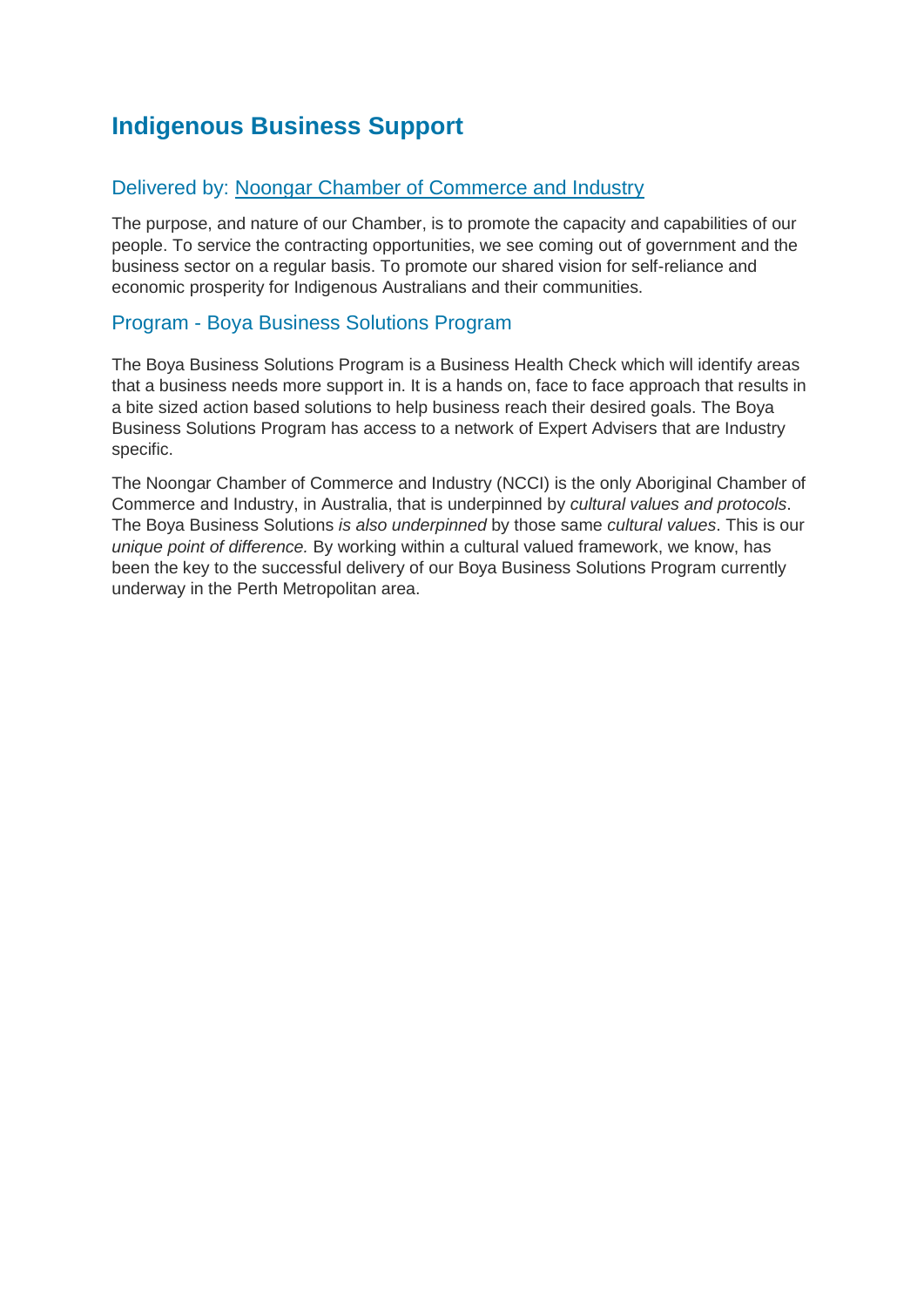# <span id="page-19-0"></span>**Hospitality Business Advice (including Liquor Licencing Advice)**

### Delivered by: [Canford Consultants](https://canford.com.au/)

Phil Cockman is the founder and owner of Canford Hospitality Consultants. His experience in hospitality, food and beverage and liquor licensing within Western Australia spans two decades. Prior to this, Phil worked in major accommodation properties in Switzerland, England and Scotland. He has also worked for more than a decade in South East Asia, including the Food and Beverage Manager position he held with the prestigious Singapore Cricket Club.

His time in WA has seen Canford consult to varied hospitality clients all over the metropolitan and regional areas, from the Margaret River Wine Region, to the heart of Perth's CBD, all the way up to the rich North West shelf, Kalgoorlie and beyond. Canford's scope and ability to work with any client big or small, local or regional provides the company with a unique perspective and advantage when it comes to consultation on any and all projects brought to their door.

Phil's experience that he brings to the company means that no operation/idea within the field is out of reach for Canford. He is always looking to provide assistance, guidance and consultation to any and all hospitality/ liquor businesses trying to begin/further their journey.

### Program - Hospitality Business and Liquor Licencing Advice

This is a unique opportunity to seek expert advice on many aspects of your hospitality business and benefit from an independent and impartial review, which will include the following:

- a review of your business' product/services and processes
- potential new avenues/models of business
- how to prepare your business for recovery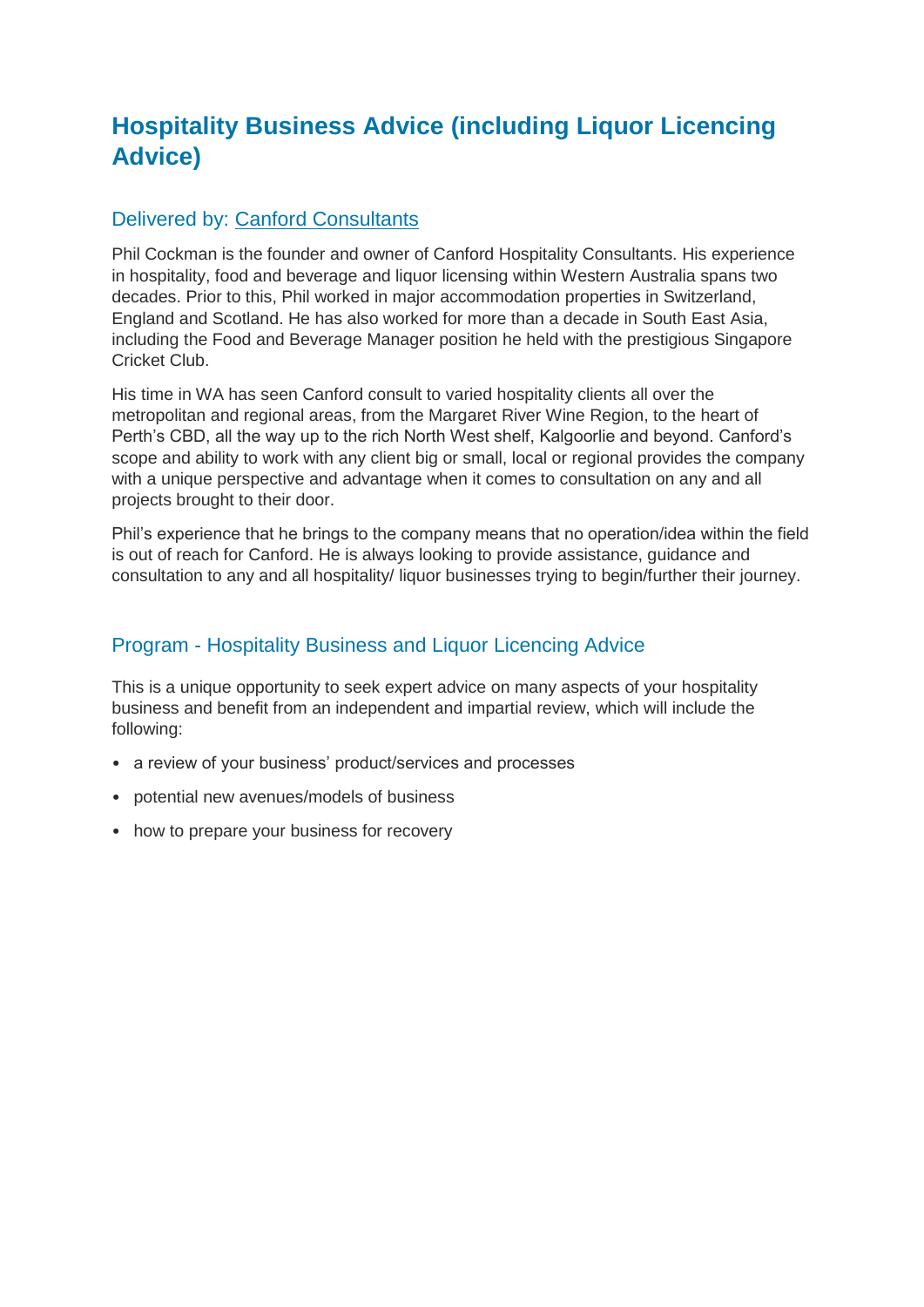# <span id="page-20-0"></span>**Retail Business Advice**

### Delivered by: [Business Growth](https://www.businessgrowth.net.au/)

Business Growth provides coaching / mentorship and advisory services to business owners at all levels. With over 15 years experience of running a successful multi location retail business our director Kevin Miller can help you with enhancing your overall business performance whilst increasing your sales and reputation.

Through systems and modern forward thinking sales strategy, you and your business will succeed. Kevin is young and energetic and would love to help you find your energy and drive to take your business forward whilst having fun at the same time.

### Program - Retail Business Advice

Our program will involve an initial catch up to get to know you personally and learn about you, the business owner. We would then work through what your objectives are for the business, the timeframe to achieve the results and an action plan to make it happen. Kevin will work alongside you through each stage and become "hands on" and actively involved in the business and its operations. On completion of the program, you will have modern ideas, real tools and systems that you can put to use immediately in the business to increase your sales and overall business performance.

Services:

- Sales processes to increase conversion
- Sales strategy and sales coaching
- Social media marketing and email marketing
- Time management and procedures
- Systemising your business
- Referral and client review process
- Profit margin and cost reduction
- Provide overview of entire business process
- Coaching and mentorship
- On call business help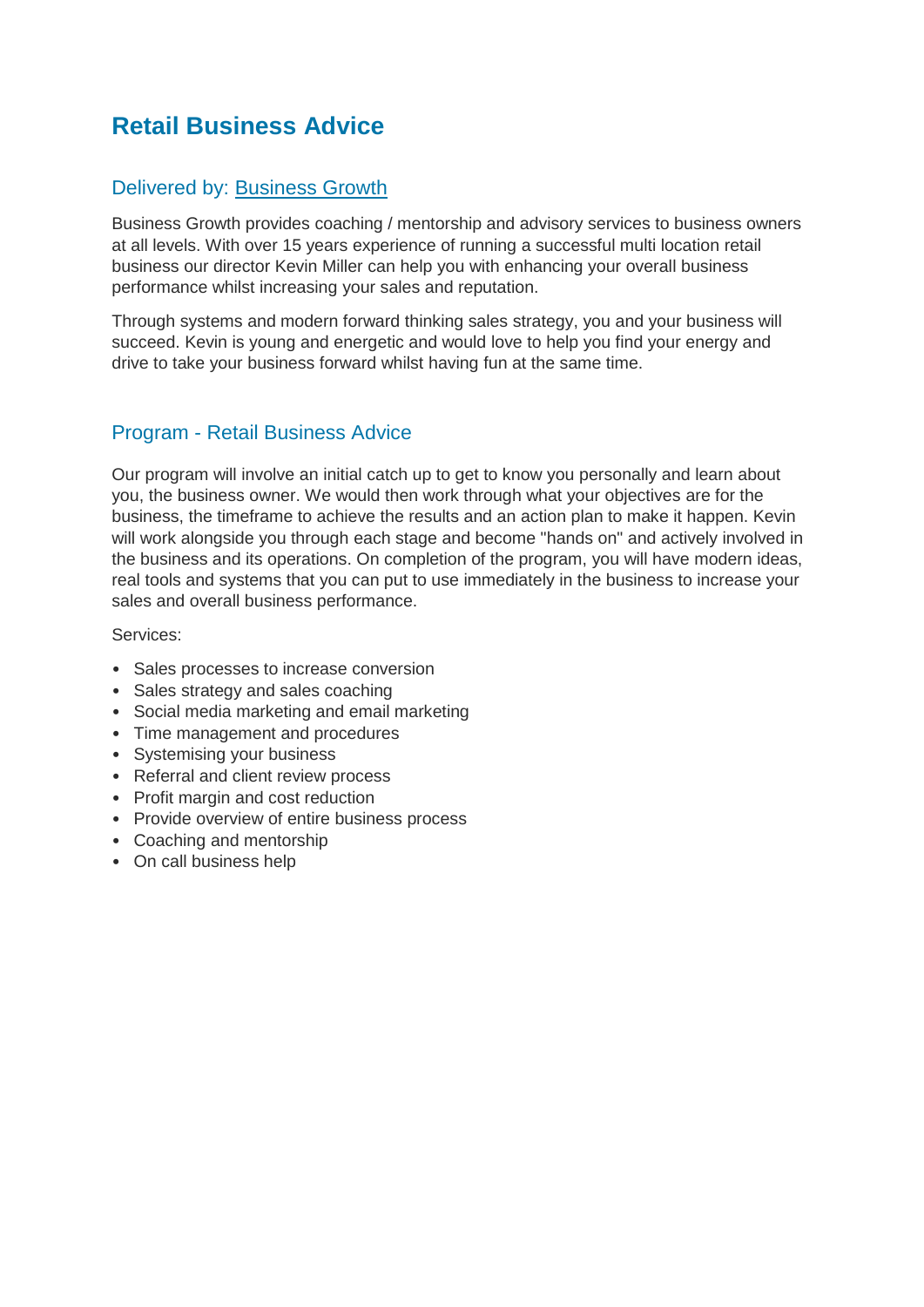# <span id="page-21-0"></span>**Tourism Business Digital Marketing**

## Delivered by: [Coffey & Tea](https://coffeyandtea.com/)

Coffey & Tea takes a holistic approach to creating new opportunities for your business, combining research, vast experience, broad industry knowledge and innovation to guide you to the next level.

We offer unique brand and marketing strategies to guide your social media channels in the right direction and provide support, advice and –best of all –results to our clients. We tailor our approach to the specific needs and aspirations of the businesses and brands we work with.

### **Programs:**

#### Social Media Audit

Social media is a powerful marketing tool. It can build brand awareness and recognition, supercharge sales and lead generation, skyrocket your web traffic, and facilitate meaningful conversations with your customers.

As experts in tourism & hospitality social media management, Coffey & Tea offer unique brand and marketing strategies to guide your social media channels in the right direction.

We will analyse your digital presence and audit your Facebook & Instagram accounts to ensure that they are set up correctly and optimised for maximum reach.

We require full administrator access to Facebook & Instagram accounts to complete the audit.

In addition to a comprehensive report with content analysis and tips for best practice, we will also provide a series of templates businesses can action in their own time to further their efforts.

Expected timeframe for audit completion: 2 weeks

### Content and Digital Strategy

A digital marketing strategy needs comprehensive insights to guide the most effective branding, communication and targeting decisions.

Just delivering content to social media outlets is no longer enough, there needs to be thought and purpose behind the content created and shared on social media profiles.

To provide a comprehensive content strategy for Facebook & Instagram in line with brand direction.

We will provide guidance on how to create engaging and impactful digital campaigns for Facebook and Instagram and include best practice and information on latest trends.

In addition to a comprehensive strategy document, we will also provide a series of templates that businesses can use in their own time to help further their efforts.

Expected timeframe for strategy completion: 3 weeks